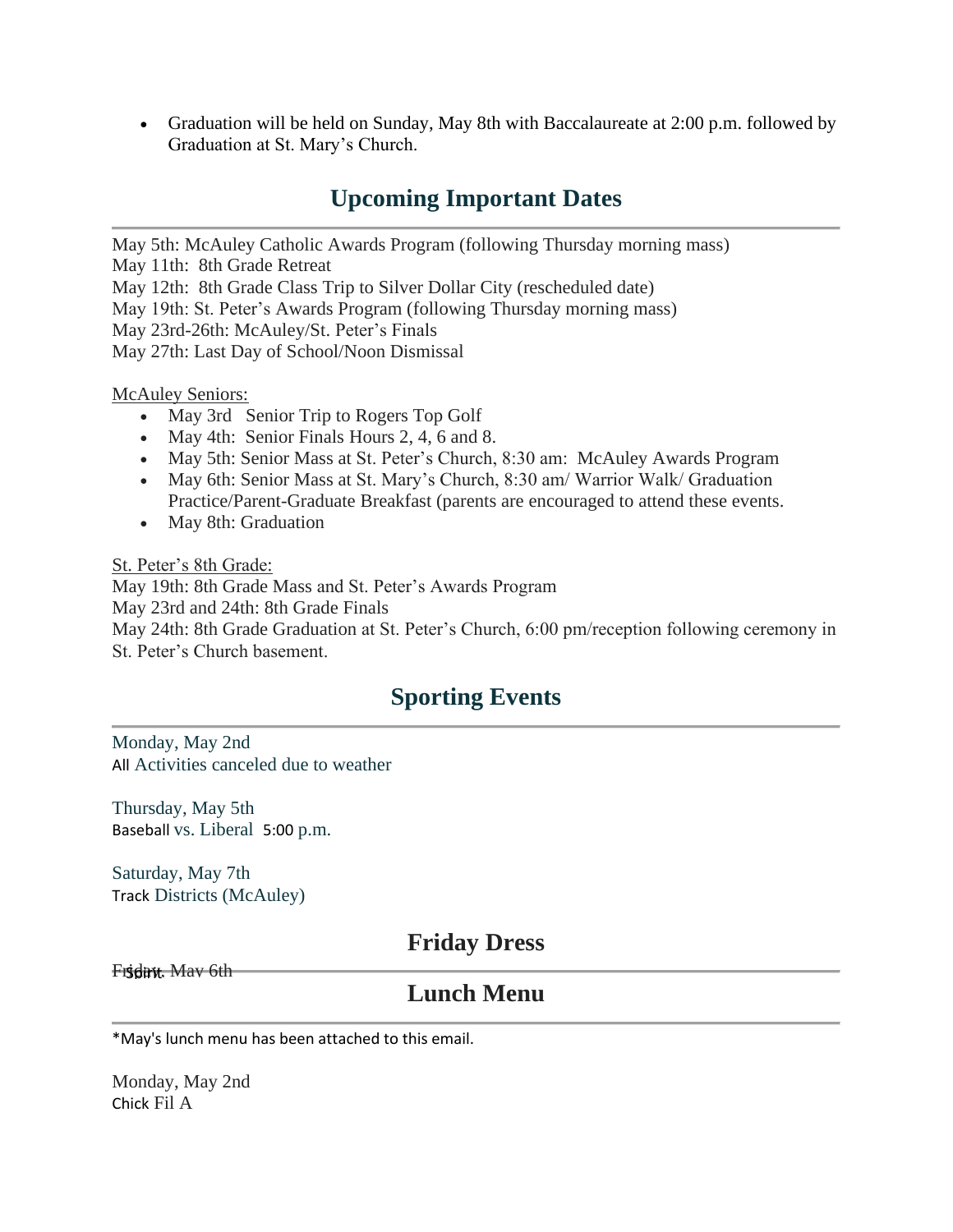#### Chicken sandwiches

Tuesday, May 3rd In House Catering Grilled Cheese Tomato Soup Dessert

Wednesday, May 4th In House Catering Lasagna Salad Garlic Bread

Thursday, May 5th In House Catering Sandwiches Chips Dessert

Friday, May 6th In House Catering Nacho and Taco Bar

# **St. Mary's/St. Peter's Church Information**